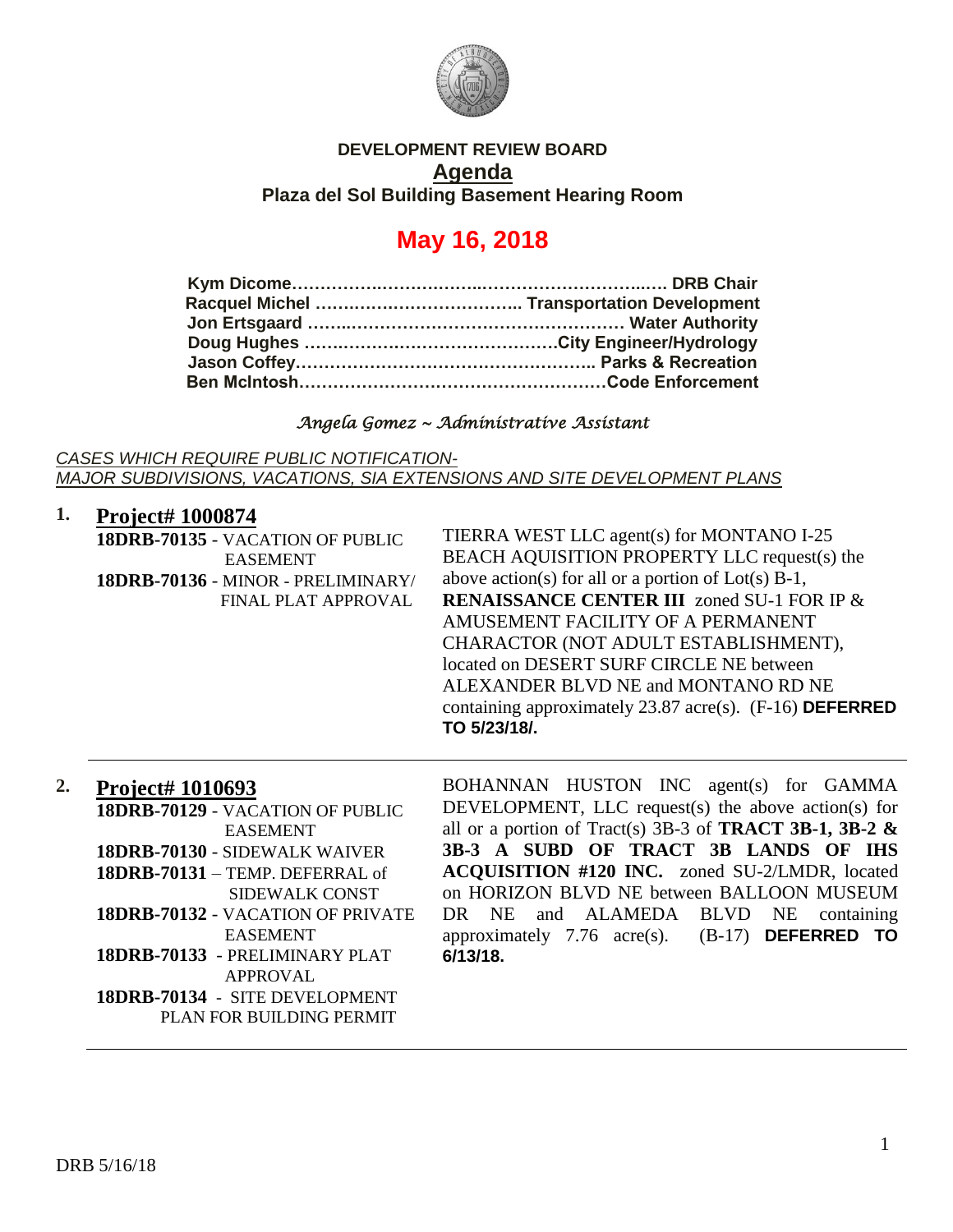| 3. | <b>Project# 1011598</b><br>18DRB-70137 - VACATION OF PUBLIC<br>RIGHT-OF-WAY<br>18DRB-70138 - SIDEWALK VARIANCE<br>18DRB-70139 - SUBDIVISION DESIGN<br><b>VARIANCE FROM MINIMUM DPM</b><br><b>STANDARDS</b><br>18DRB-70140 - MINOR - PRELIMINARY/<br>FINAL PLAT APPROVAL<br>Ŋ₫ | BOB KEERAN request(s) the above action(s) for all or a<br>portion of Lot(s) 17 & 18, Block(s) 4, Tract(s) 3, Unit(s) 3,<br>zoned RD/5DUA, located on VENTURA ST NE between<br>SIGNAL AVE NE and ALAMEDA BLVD NE containing<br>approximately 2 acre(s). $(C-20)$ DEFERRED TO 6/13/18.                                                                                                    |
|----|-------------------------------------------------------------------------------------------------------------------------------------------------------------------------------------------------------------------------------------------------------------------------------|-----------------------------------------------------------------------------------------------------------------------------------------------------------------------------------------------------------------------------------------------------------------------------------------------------------------------------------------------------------------------------------------|
| 4. | Project# 1003445<br>18DRB-70061 MAJOR - SITE PLAN for<br><b>BUILDING PERMIT</b>                                                                                                                                                                                               | MULLEN HELLER ARCHITECTURE agent(s) for<br>HIGHBURY PROPERTIES, LLC request(s) the above<br>$action(s)$ for all or a portion of Tract(s) G, <b>FOUNTAIN</b><br><b>HILLS PLAZA SUBD zoned SU-1 FOR PDA TO</b><br>INCLUDE C-3 USES, located on 4011 PASEO DEL<br>NORTE NW containing approximately $.95$ acre(s). (C-12)<br>[Deferred from 3/14/18, 4/25/18, 5/9/18] DEFERRED TO 6/13/18. |
| 5. | Project# 1006697<br><b>18DRB-70103 MAJOR - SITE</b><br>DEVELOPMENT PLAN FOR<br><b>BUILDING PERMIT</b>                                                                                                                                                                         | CHRIS WAGGONER request(s) the above action(s) for all<br>or a portion of Tract(s) D-1A1-B, LOOP INDUSTRIAL<br><b>DISTRICT, zoned SU-2 M-1/C, located on WILSHIRE</b><br>AVE NE west of SAN MATEO BLVD NE and east of<br>JEFFERSON ST NE containing approximately 1 acre(s).<br>$(C-17)$ [Deferred from 4/18/18, 5/9/18] THE SITE PLAN FOR<br><b>BUILDING PERMIT WAS APPROVED.</b>       |
| 6. | <b>Project# 1010675</b><br>18DRB-70120 MAJOR - SDP FOR<br><b>BUILDING PERMIT</b>                                                                                                                                                                                              | TIERRA WEST LLC agent(s) for CAMEL ROCK<br>DEVELOPMENT LLC request(s) the above action(s) for all<br>or a portion of Lot(s)1-5, PASEO MARTKETPLACE,<br>zoned SU-2 C-1/RC, located on PASEO DEL NORTE NE<br>and SAN PEDRO DR NE containing approximately 4.07                                                                                                                            |

acre(s). (D-18) *[Deferred from 5/2/18]* **DEFERRED TO 5/23/18.**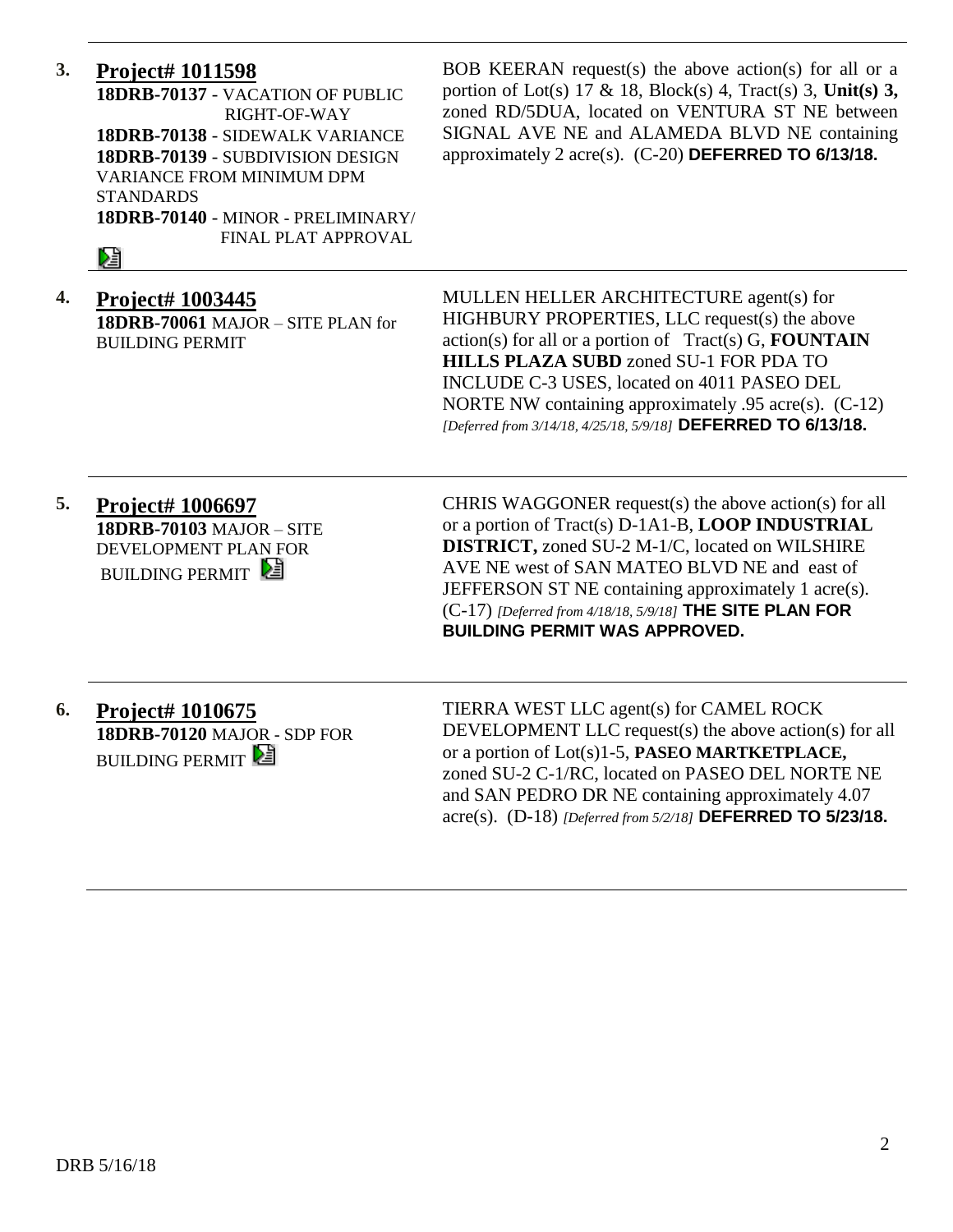# **7. Project# 1011527**

**18DRB-70106** VACATION OF PUBLIC EASEMENT **18DRB-70107** SIDEWALK WAIVER **18DRB-70108** SUBDN DESIGN VARIANCE FROM MIN DPM STDS **18DRB-70109** MINOR - TEMP DEFERRAL OF SIDEWALK CONSTRUCTION **18DRB-70110** MAJOR - SITE DEVELOPMENT PLAN FOR BUILDING PERMIT **18DRB-70111** MAJOR - PRELIMINARY PLAT APPROVAL

#### BOHANN

AN HUSTON INC agent(s) for PULTE GROUP request(s) the above action(s) for all or a portion of Lot(s) 7-10 AND 23-26, Tract(s) A, **NORTH ALBUQUERQUE ACRES Unit(s) B,** zoned SU-2/IP/NC, located on north of SIGNAL AVE NE and south of ALAMEDA between SAN PEDRO DR NE and LOUISIANA BLVD NE containing approximately 6.7 acre(s). (C-18) *[Deferred from 4/18/18, 5/2/18]* **DEFERRED TO 5/23/18/.**

# **MINOR CASES**

#### *SITE DEVELOPMENT PLANS (EPC FINAL SIGN-OFF) AMENDED PLANS AND MASTER DEVELOPMENT PLANS (CITY COUNCIL FINAL SIGN-OFF)*

#### **8. Project# 1008585**

**18DRB-70113** EPC APPROVED SDP FOR BUILD PERMIT **(18EPC-40004)**

TIERRA WEST LLC agent(s) for UTILITY TRAILER SALES, INC request(s) the above action(s) for all or a portion of Tract(s) 3, **AVALON SUBDIVISION,** zoned SU-1for IP Uses & C-2 Permissive Uses with Exceptions, located on the NE corner of DAYTONA RD NW and  $90<sup>th</sup>$ ST NW, south of I-40, containing approximately 5.6 acre(s). (J-9) *[deferred from 4/11/18, 4/25/18, 5/2/18, 5/9/18]* **DEFERRED TO 5/23/18/.**

**9. Project# 1008830 18DRB-70118** AMENDED SITE DEVELOPMENT PLAN **(11EPC-40073)**

THE GROUP agent(s) for NAZISH LLC request(s) the above action(s) for all or a portion of Tract(s) 3E, **TOWN OF ATRISCO GRANT Unit(s) A,** zoned SU-1 for C-2 Uses and Campground, excluding Package Liquor Sales, located on VOLCANO RD NW between 98TH NW ST and 102ND ST NW containing approximately 5.8 acre(s). (K-8) *[deferred from 4/11/18. 4/18/18, 5/2/18]* **INDEFINITELY DEFERRED.**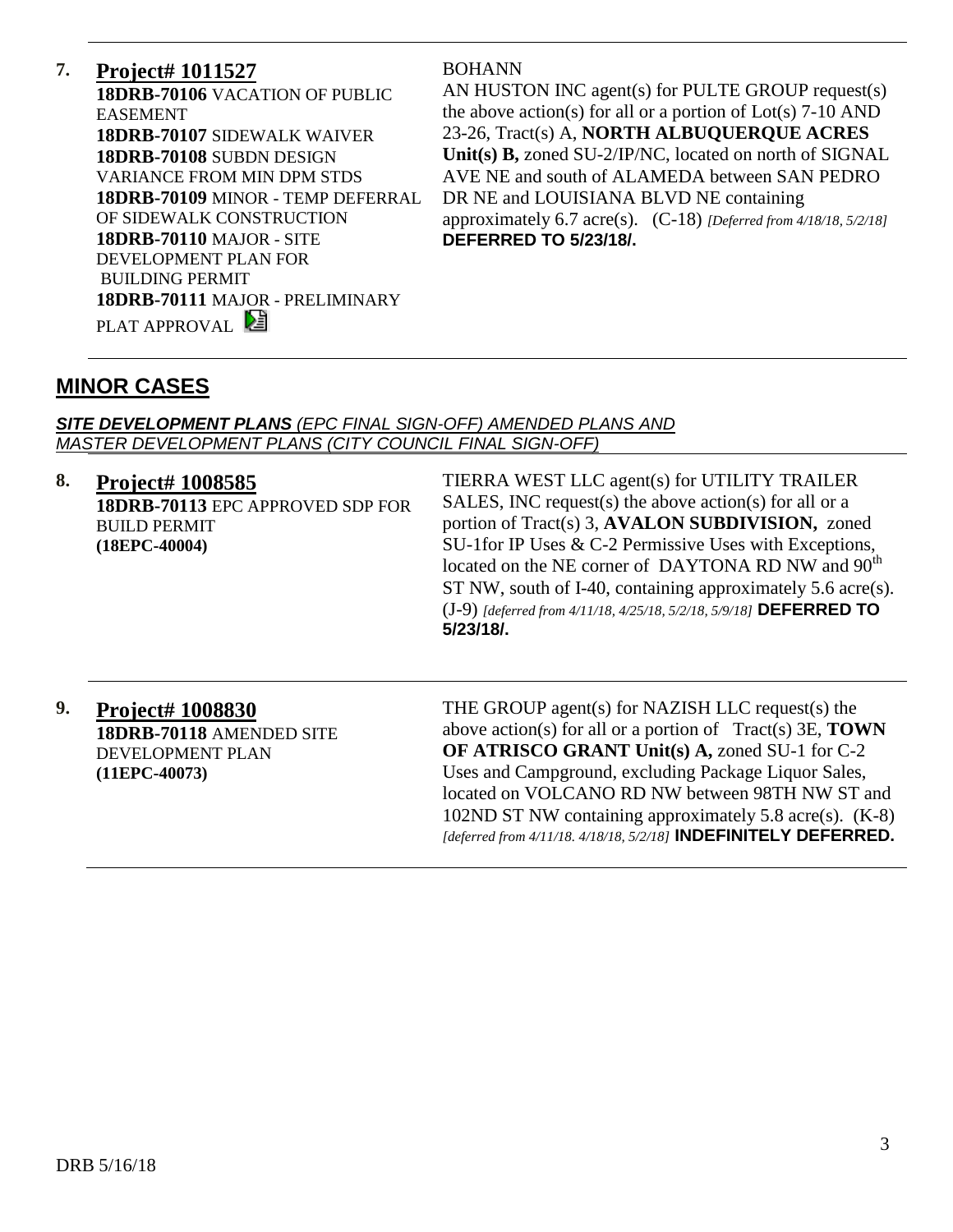| 10. | <b>Project# 1011608</b><br>18DRB-70154 MINOR - PRELIMINARY/<br>FINAL PLAT APPROVAL | ALPHA PRO SURVEYING LLC agent(s) for BRADLEY<br>AND LISA JUSTICE request(s) the above action(s) for all<br>or a portion of Lot(s) 6-A & 7-A, Block(s) 9, VOLCANO<br><b>CLIFFS SBD</b> Unit(s) 18, zoned SU-2/VCLL, located on<br>AGUILA ST NW between PAPAGUYO RD NW and<br>PETIRRIJO NW containing approximately 1.42 acre(s).<br>(D-10) THE PRELIMINARY/FINAL PLAT WAS<br>APPROVED WITH FINAL SIGN OFF DELEGATED TO<br><b>PLANNING FOR UTILITY COMPANIES SIGNATURES</b><br><b>AND AMAFCA SIGNATURE.</b> |
|-----|------------------------------------------------------------------------------------|-----------------------------------------------------------------------------------------------------------------------------------------------------------------------------------------------------------------------------------------------------------------------------------------------------------------------------------------------------------------------------------------------------------------------------------------------------------------------------------------------------------|
| 11. | <b>Project# 1010868</b><br>18DRB-70152 MINOR - PRELIMINARY/<br>FINAL PLAT APPROVAL | JOSH SKARSGARD agent(s) for CAMPBELL FARMS<br>HOA request(s) the above action(s) for all or a portion of<br>Lot(s) 1-P2, 2-P2, 4-P2, 5-P2, 6-P2, 7-P2, 8-A-P2,<br><b>CAMPBELL FARMS SUBDIVISION zoned R-1, located</b><br>on CAMPBELL FARM LANE NW between CAMPBELL<br>RD NW and MATTHEW AVE NW containing<br>approximately 3.14 acre(s). $(G-13)$ DEFERRED TO<br>5/23/18/.                                                                                                                               |
|     | 12. Project# 1009506<br>18DRB-70151 MAJOR - FINAL PLAT<br><b>APPROVAL</b>          | BOHANNAN HUSTON INC agent(s) for PULTE GROUP<br>request(s) the above action(s) for all or a portion of<br>Tract(s) 4, MONTECITO VISTAS UNIT 1 zoned SU-2/<br>VCRR, located on QUIVARA DR NW between VISTA<br>VIEJA AVE NW and RETABLO RD NW containing<br>approximately 6.6 acre(s). $(D-9)$ THE FINAL PLAT<br>WAS APROVED WITH FINAL SIGN-OFF DELEGATED<br>TO PLANNING.                                                                                                                                  |
| 13. | <b>Project# 1009506</b><br>18DRB-70153 MAJOR - FINAL PLAT<br>APPROVAL              | BOHANNAN HUSTON INC agent(s) for PULTE GROUP<br>request(s) the above action(s) for all or a portion of<br>Tract(s) A AND 3, MONTECITO VISTAS UNIT 1,<br>zoned SU-2 /VCRR, located on QUIVARA DR NW<br>between VISTA VIEJA AVE NW and RETABLO RD NW<br>containing approximately 11.9 acre(s). $(D-9)$ THE FINAL<br>PLAT WAS APROVED WITH FINAL SIGN-OFF<br><b>DELEGATED TO PLANNING.</b>                                                                                                                   |